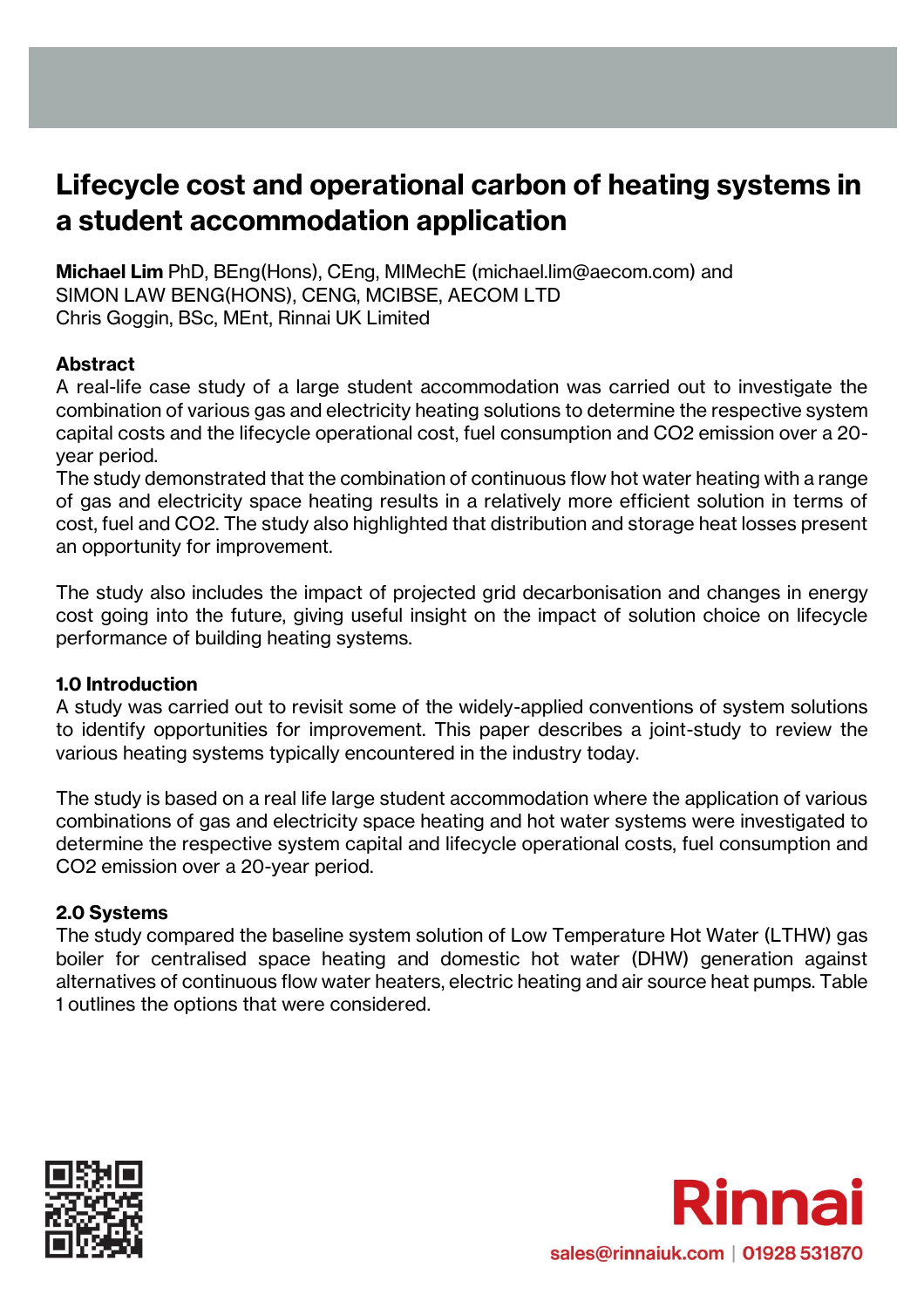# Table 1 - Solution options investigated

|                 | <b>Space heating</b>                  | Domestic hot water (DHW)<br>Indirect storage with gas boilers |  |
|-----------------|---------------------------------------|---------------------------------------------------------------|--|
| <b>Baseline</b> | LTHW with gas boiler                  |                                                               |  |
| Option 1        | LTHW with gas boiler                  | Continuous flow water heater                                  |  |
| Option 2a       | Electric resistance                   | Electric resistance                                           |  |
| Option 2b       | Electric resistance                   | Continuous flow water heater                                  |  |
| Option 3a       | LTHW with air source heat pump (ASHP) | Air source heat pump (ASHP)                                   |  |
| Option 3b       | LTHW with air source heat pump (ASHP) | Continuous flow water heater                                  |  |
|                 |                                       |                                                               |  |

### **3.0 Building heating demand**

The student accommodation block estimated space heating demand was generated using a dynamic thermal model, which equates to 445 MWh/pa excluding storage and distribution losses. The model was run with CIBSE Test Reference Year for London, and complies with the UK Building Regulations Part L 2013 requirements.

The pipe heat loss are applied to the corridors and risers and varied seasonally with the heating demand and adjusted for both mean corridor temperatures as well as for weather compensation. The daily DHW demand is based on a usage rate of 70 l/person/day and a total of 643 persons, amounting to 1733kWh/day (55K lift). The DHW demand varied seasonally corresponding to typical university term and the incoming cold water temperature is varied inline with the average ground temperature at 1.5m deep. Overall, the annual demand for DHW is around 536 MWh/year, before allowing for storage and distribution losses.

#### **4.0 Results**

#### *4.1 Initial and annual costs*

Table 2 shows a high-level comparison of annual energy consumption and estimated capital and annual maintenance costs. The options have been ranked (in brackets) for best performance or most favourable solution (bold) and the overall optimal solution is "green" highlighted. A breakdown of the capital costs is shown in Figure 1. Costs are derived from Spon's price book 2017 (1) and data from manufacturers.



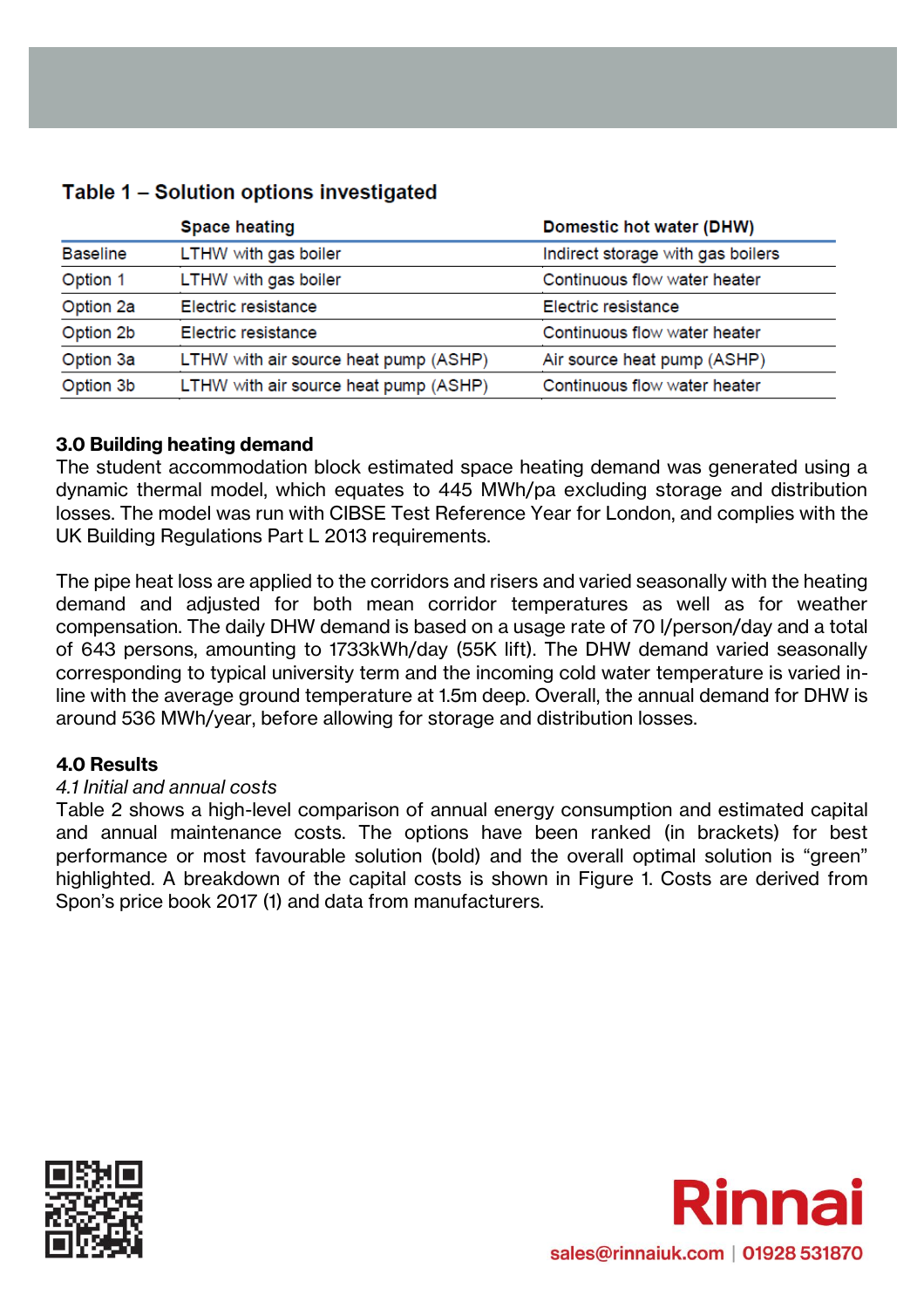|                                                              | <b>Natural gas</b><br>(MWh/year) | <b>Electricity</b><br>(MWh/year) | <b>Initial capital</b><br>costs | <b>Annual fuel</b><br>costs | Annual maintenance<br>costs |
|--------------------------------------------------------------|----------------------------------|----------------------------------|---------------------------------|-----------------------------|-----------------------------|
| <b>Baseline</b>                                              | 1,503                            | 14.8                             | £432,051 (4)                    | £50,079 (3)                 | £875 $(4)$                  |
|                                                              | 1,415                            | 13.4                             | £399,315 (3)                    | £46,926 (1)                 | £850 $(2)$                  |
|                                                              | 0                                | 1,178                            | £241,506 (2)                    | £148,323 (6)                | £300 $(1)$                  |
|                                                              | 759                              | 450                              | £198,474 (1)                    | £81,614 $(5)$               | £850 $(2)$                  |
|                                                              | 0                                | 609                              | £849,595 (6)                    | £74,273 (4)                 | £1,575 $(5)$                |
|                                                              | 759                              | 210                              | £698,773 (5)                    | £49,413 (2)                 | £2,125 $(6)$                |
| Option 1<br>Option 2a<br>Option 2b<br>Option 3a<br>Option 3b |                                  |                                  |                                 |                             |                             |

# Table 2 – High level comparison of annual energy consumption and costs



Figure 1 Breakdown of capital costs for each option considered

# **4.2 Lifecycle performance**

The lifecycle comparison was carried out for a 20-year period based on the expected system service life prior to any replacement. The net present value (NPV) calculation was based on a discount rate of 3.5% (The GREEN BOOK - HM Treasury) and an inflation rate of 2% for servicing costs. The analysis also used projected retail fuel costs and equivalent CO2 emissions factors (CO2e) for electricity published by the Department of Energy and Climate Change (DECC).

As no reliable projections were found when carrying out this work, the equivalent gas CO2 emission factor was fixed at 0.184 kgCO2e/kWh based on the UK Government GHG conversion factors for company reporting. Table 3 compares the options in terms of lifecycle cost and operational CO2e emissions, where Option 1 has the lowest cost, while Option 3a has the lowest CO2e emission by a significant margin. However, Option 3b with ASHP and continuous flow water heater is shown to be the optimal solution in terms of overall lifecycle performance. From lifecycle cost point of view, 16% uplift results in 38% reduction in lifecycle CO2e emissions.



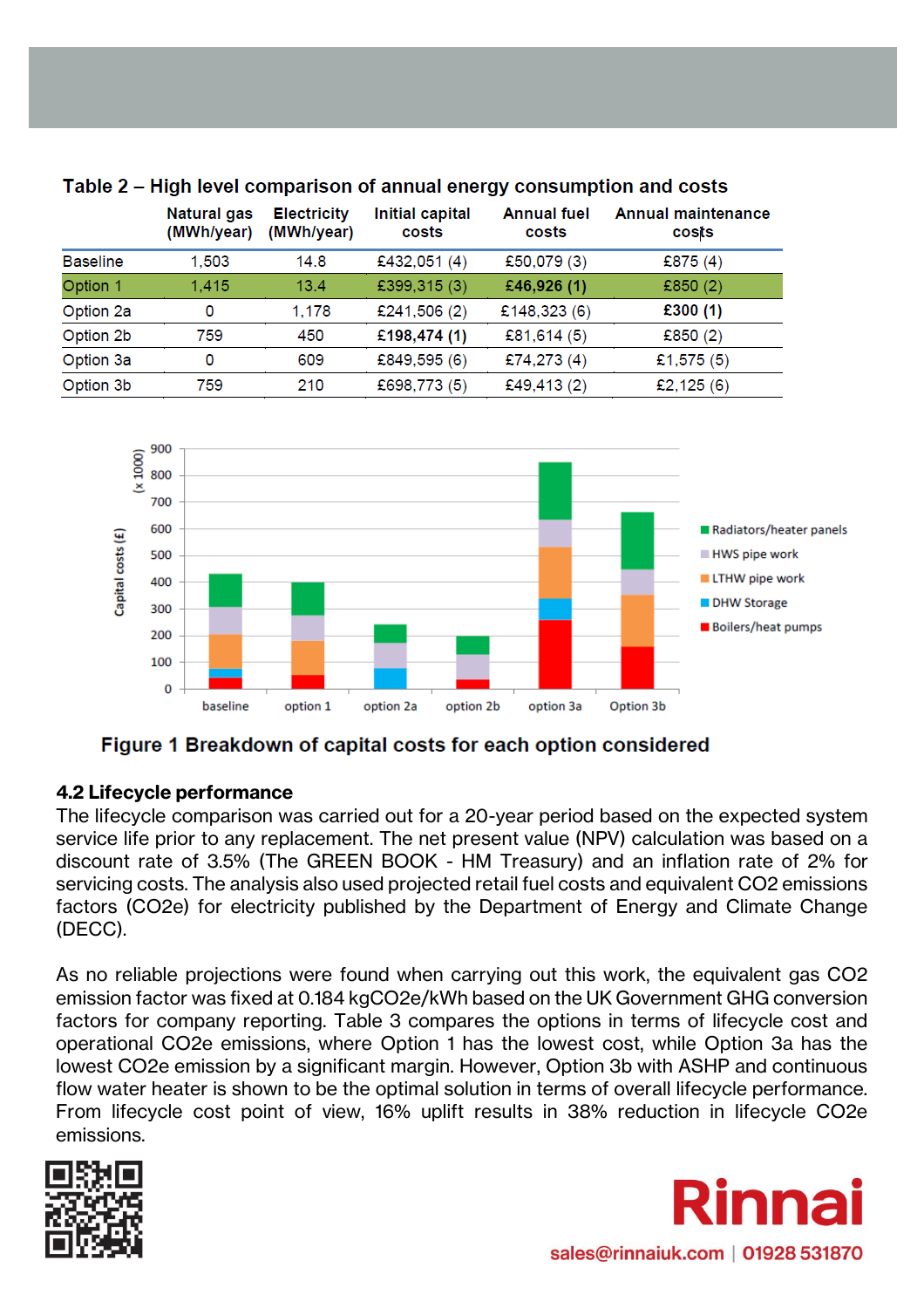|                 | <b>NPV</b>     | $%$ savings | $CO2e$ (tonnes) | % savings |
|-----------------|----------------|-------------|-----------------|-----------|
| <b>Baseline</b> | £1,356,096 (2) | $0\%$       | 5,439(6)        | 0%        |
| Option 1        | £1,265,765(1)  | $-7%$       | 5,102(5)        | $-6%$     |
| Option 2a       | £2,756,263 (6) | 103%        | 3,943(3)        | $-38%$    |
| Option 2b       | £1,625,863 (4) | 20%         | 4,299(4)        | $-25%$    |
| Option 3a       | £2,103,487 (5) | 55%         | 1,974(1)        | $-69%$    |
| Option 3b       | £1,573,411 (3) | 16%         | 3,443(2)        | $-38%$    |

# Table 3 – Net present value and  $CO_{2e}$  emissions over 20 years



Figure 2 – Comparison of NPV trajectories between each option considered

## **5.0 Discussion and concluding remarks**

Despite much lower capital cost, electric panels in Option 2a and 2b have led to high operational cost and hence higher NPV against baseline. In both cases of electric panel and heat pump space heating, Option 2b and 3b demonstrated improved NPV when using continuous flow water heaters instead of electric-based water heaters.

In terms of energy performance and costs, separating the space heating and DHW allows each system to operate more efficiently. In both the base case and Option 1, there are modulating condensing boilers with weather compensation, but whenever there is simultaneous requirement for space heating and DHW, the base case boilers will not operate as efficiently because the DHW results in higher return water temperatures to the boilers. The seasonal efficiency of the base case boilers doing both heating and DHW is around 89%, compared to the seasonal efficiency of the space heating boilers in Option 1 at around 91%, while the continuous flow water heaters is around 95% as these are optimised for hot water generation.